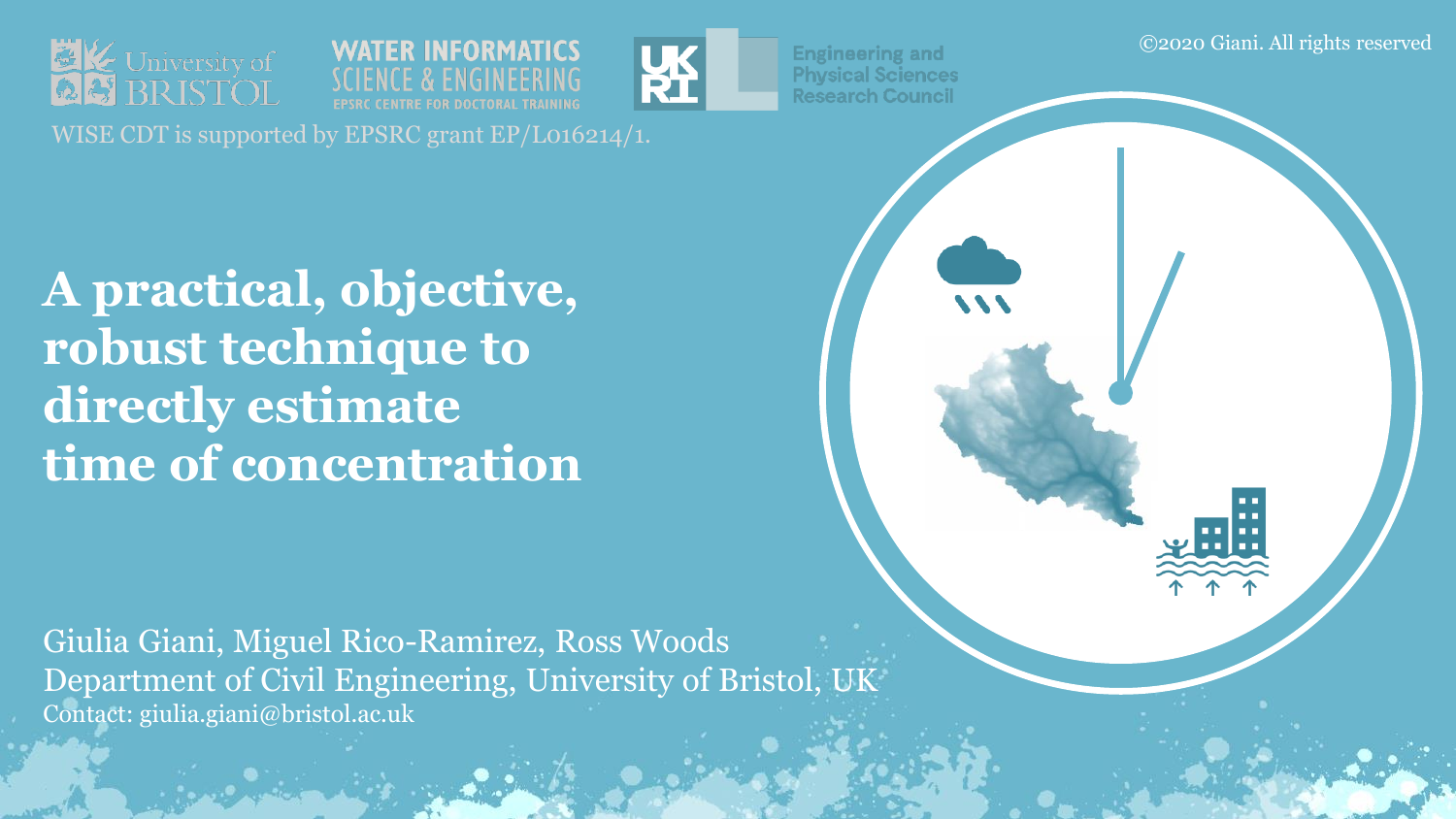# **Classes of available methods to estimate time of concentration**



#### **Direct methods**

Estimate of time of concentration as time difference of hyetograph and hydrograph features



#### **Velocity method**

Estimate of time of concentration from the flow velocity in the river network



#### **Empirical formulae**

Estimate of time of concentration as regression of catchments' descriptors

For the same catchment time of concentration estimates can differ by up to 500%!\*

\*Grimaldi et al., Hydr. Sc. J., 2012 ©2020 Giani. All rights reserved 1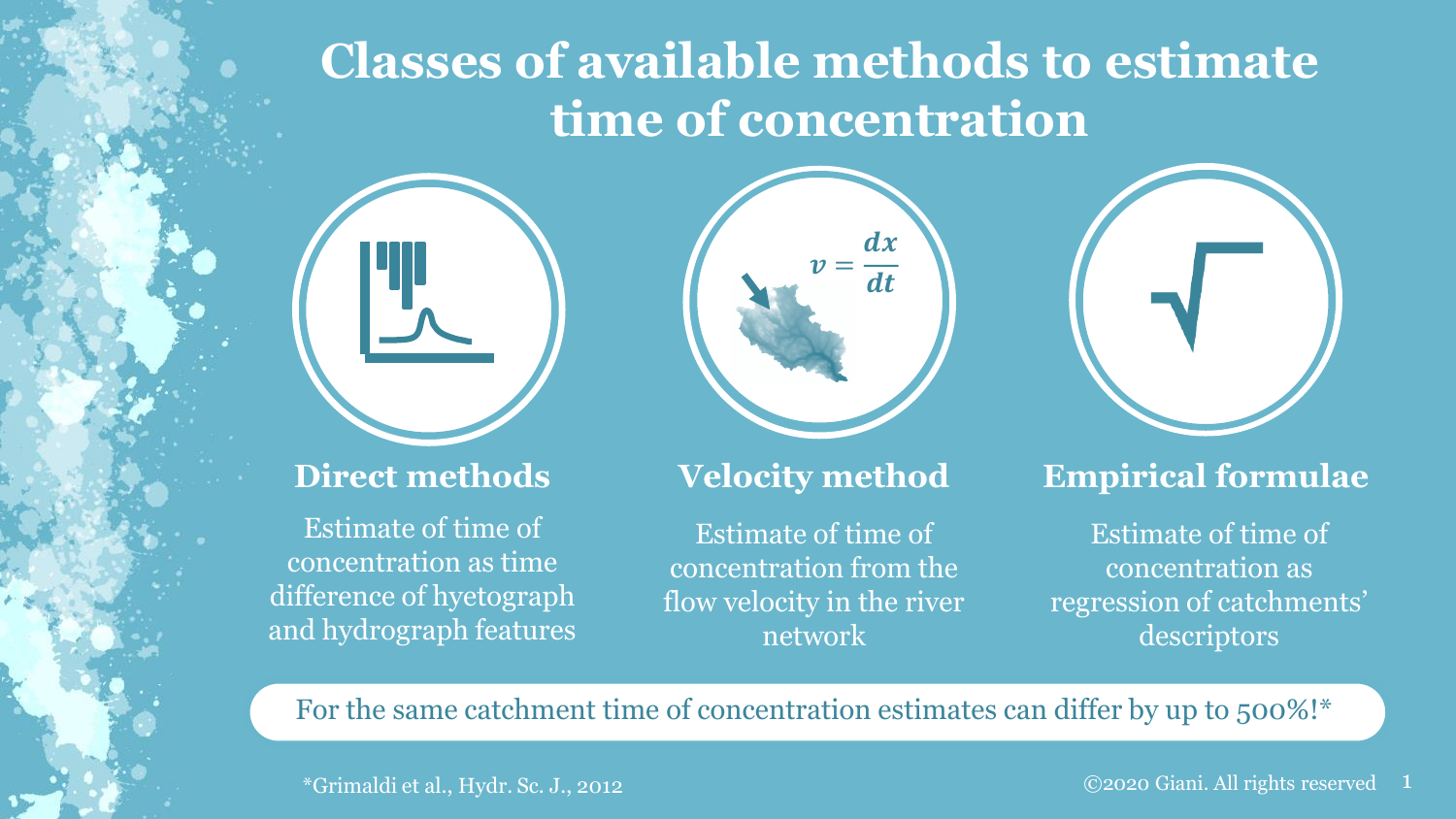# **Issues with the available classes of methods**



#### **Direct methods**

- Selection of representative number and kind of events
- Separation of hyetograph and hydrograph are highly subjective



### **Velocity method**

- Velocity is estimated only in the principal river network
- It doesn't take into account water storage
- Subjective choice of flow velocity formula



## **Empirical formulae**

- For calibration they rely on Tc estimates from the other methods
- Their applicability is highly uncertain outside the calibration sites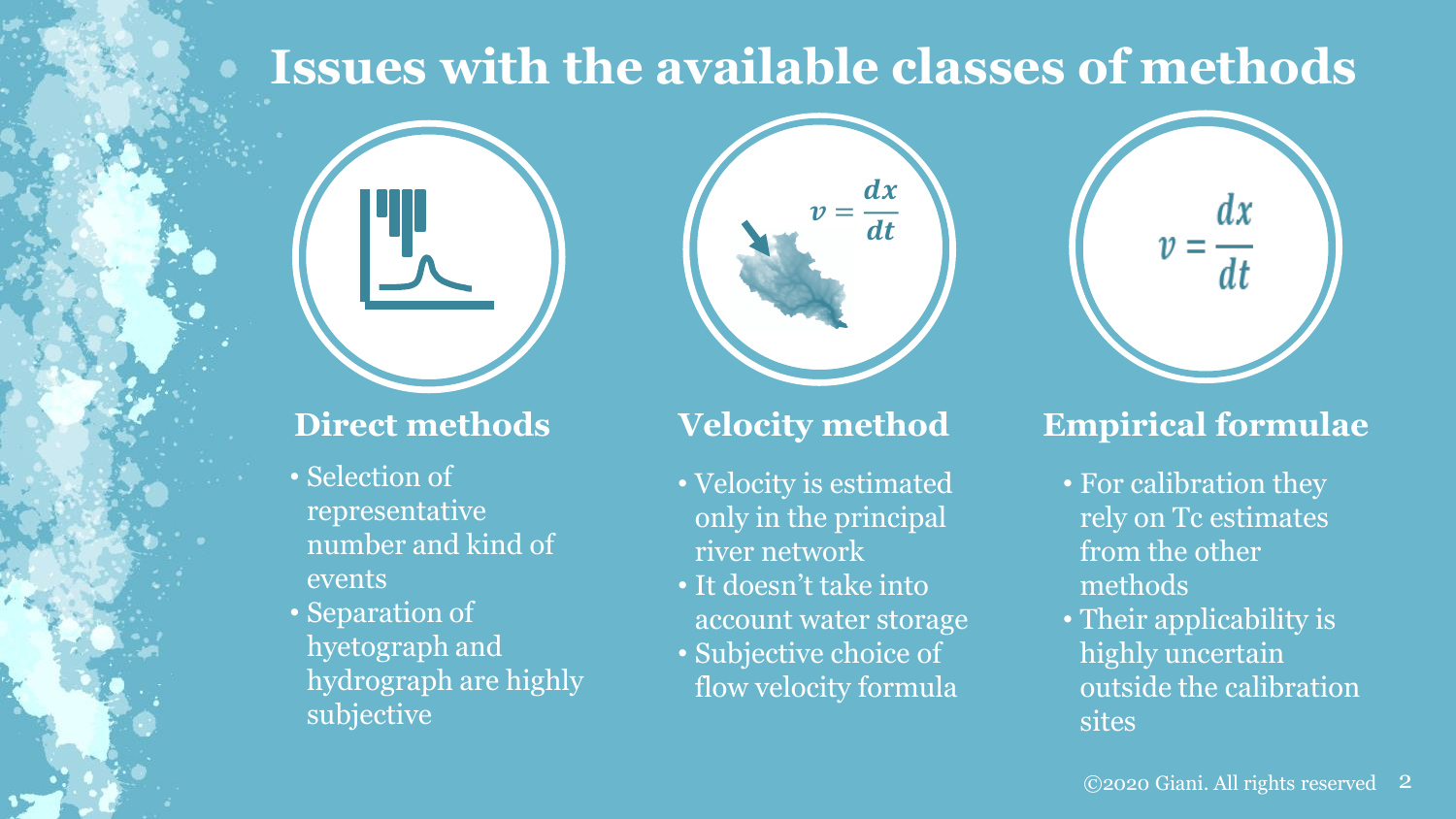

# **What's the proposed solution?**

**Detrending Moving-average Cross-correlation Analysis (DMCA) based methodology\***

Timeseries analysis technique: it requires only rainfall and streamflow records



No need to select rainfall-streamflow events



No assumption about rainfall-runoff transformation



Parameter free



Fully objective and reproducible

\* transferred from field of Economics, Kristoufek, Physic A, 2014 ©2020 Giani. All rights reserved 3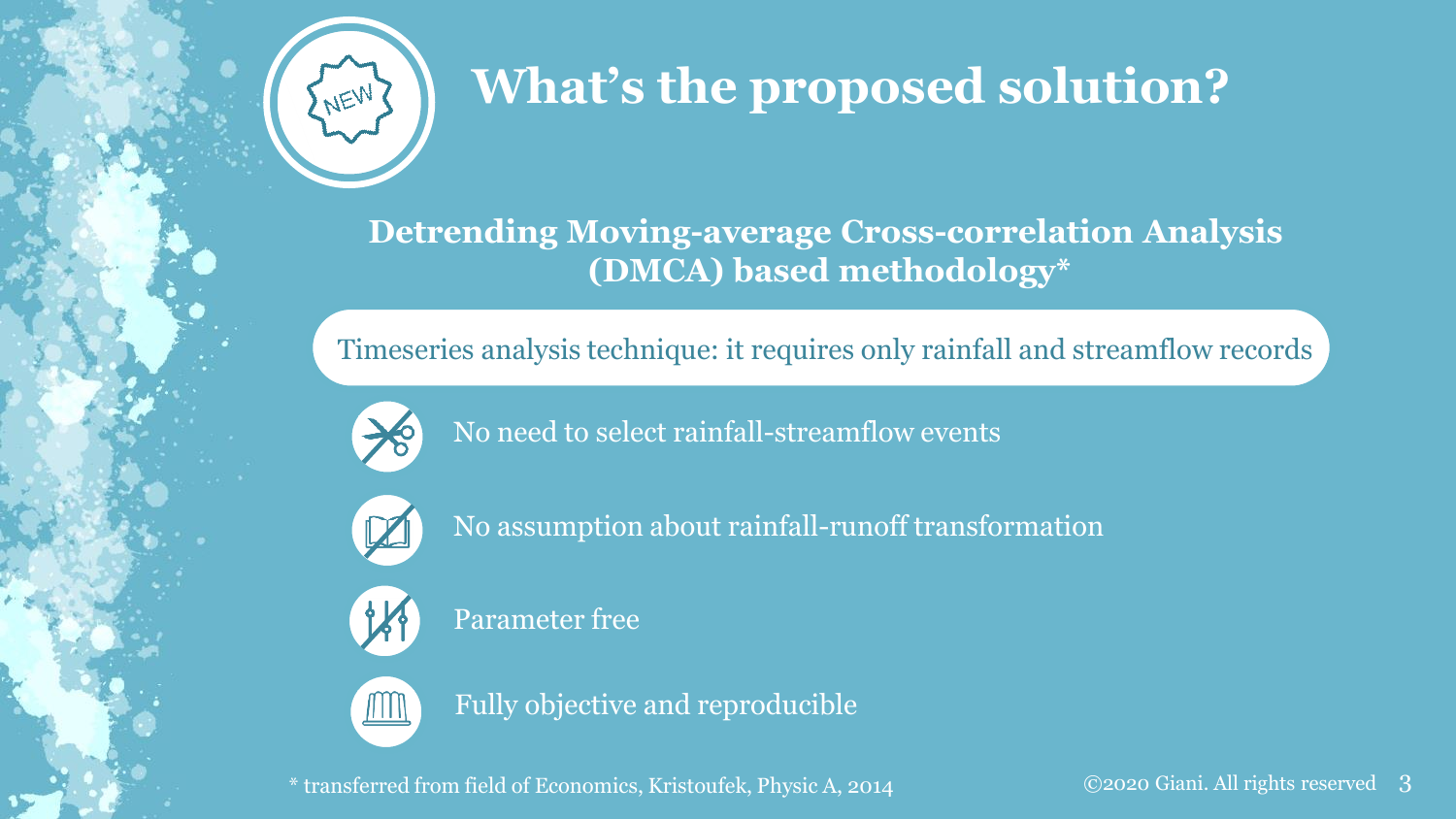Note: for the comparison with the Direct method which can be applied only on an event basis, we have applied the DMCA-based method to timeseries made by copies of the same event repeated multiple times.

> The time scale produced by the DMCA-based method can be considered a reliable estimate of Time of concentration as intended by the traditional method

## **DMCA-based method vs Direct method in 79 catchments in the UK**



©2020 Giani. All rights reserved 4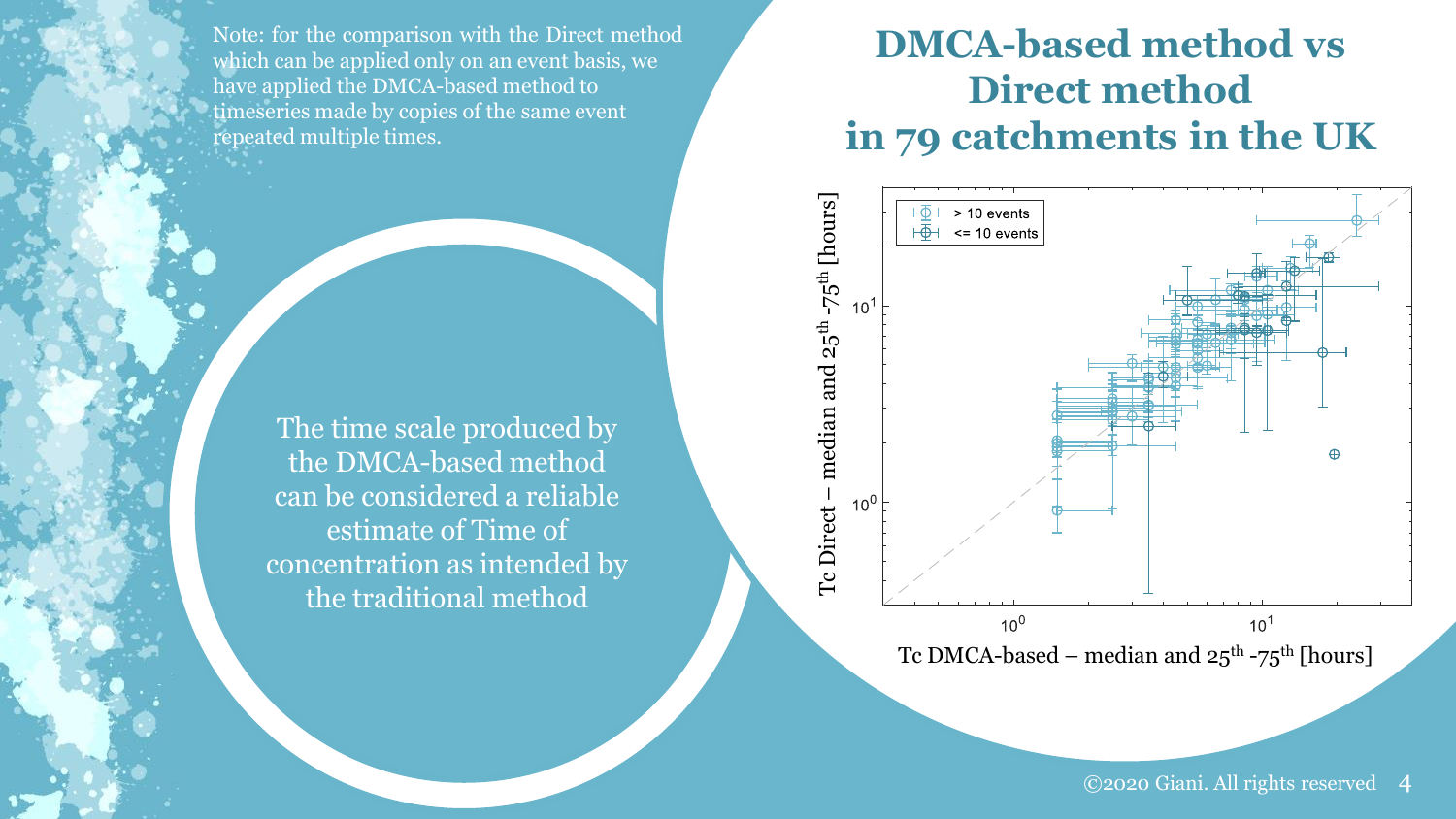**DMCA is intended for application to the entire time series, but can also be applied to individual events**



DMCA-based method is able to produce reliable estimates of Time of concentration without selecting rainfall-streamflow events

©2020 Giani. All rights reserved 5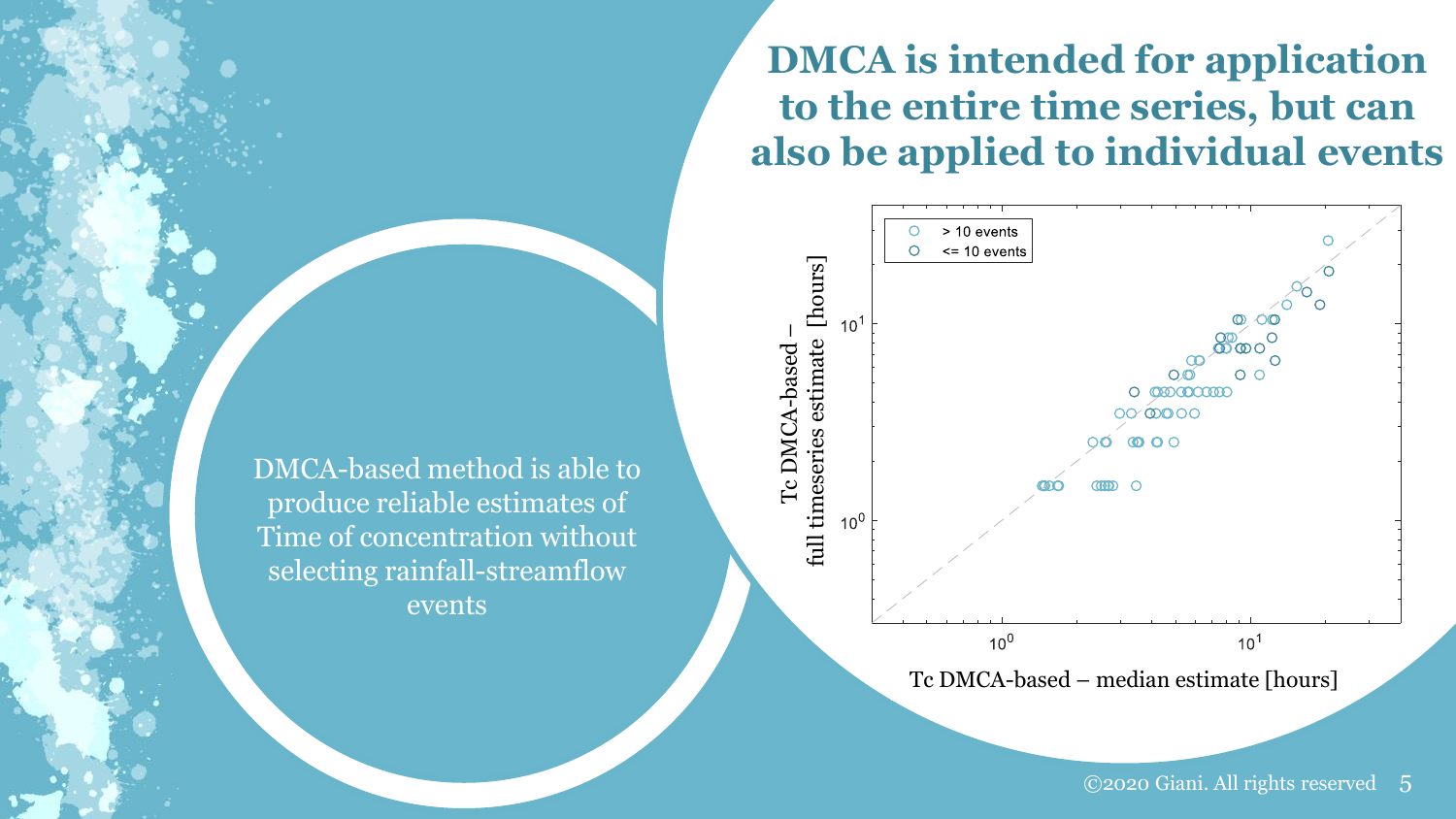# **Additional information on DMCA-based method (Answering comment by Björn Guse, 03 May 2020 )**

©2020 Giani. All rights reserved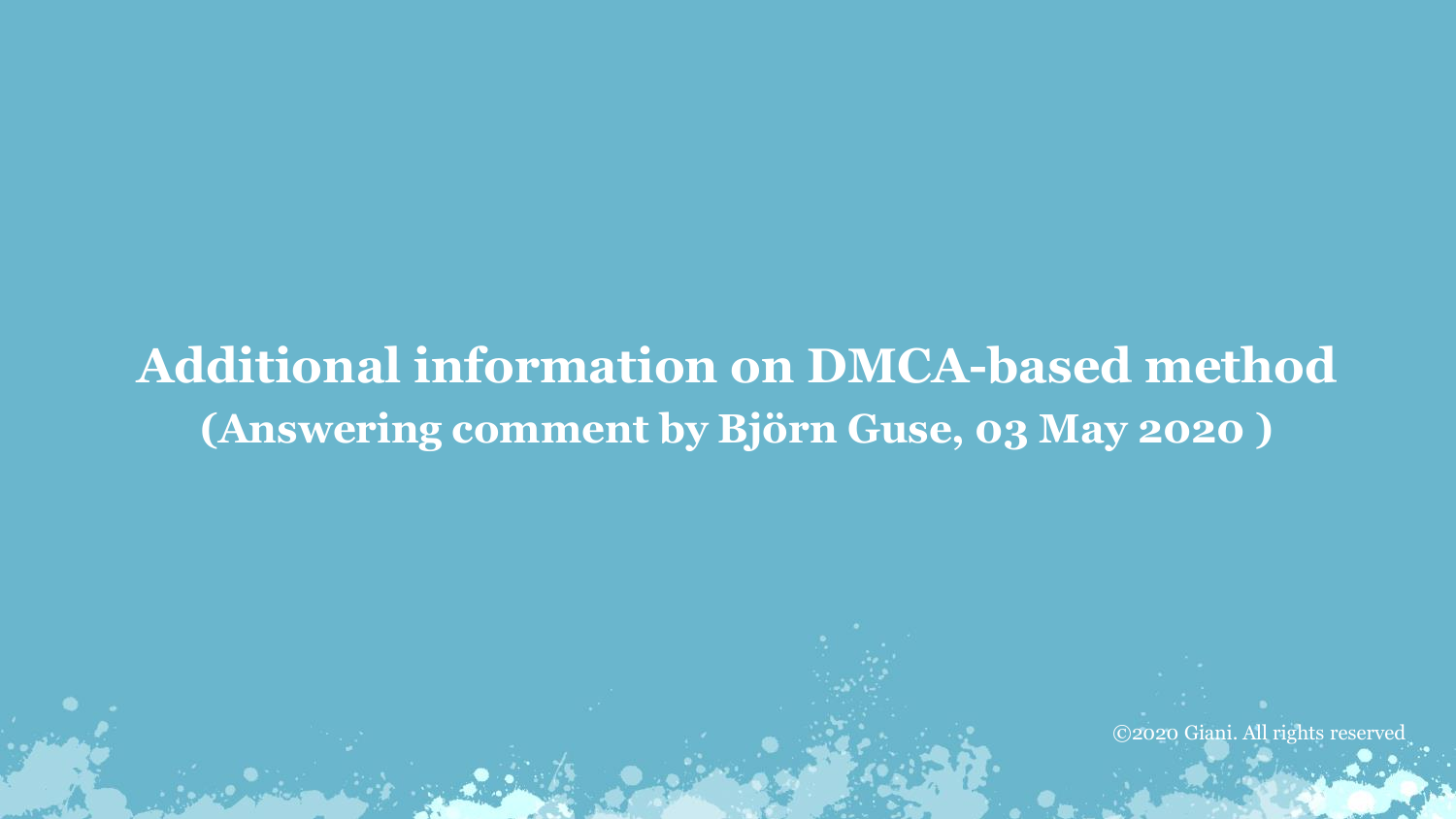

## **Original signals**

**Integrated signals (solid lines) and moving averages with L=151 on integrated signals (dash lines)**

## **Fluctuations of the integrated signals compared to their moving averages**

6 ©2020 Giani. All rights reserved**\*bivariate fluctuations: product of rainfall and streamflow fluctuations**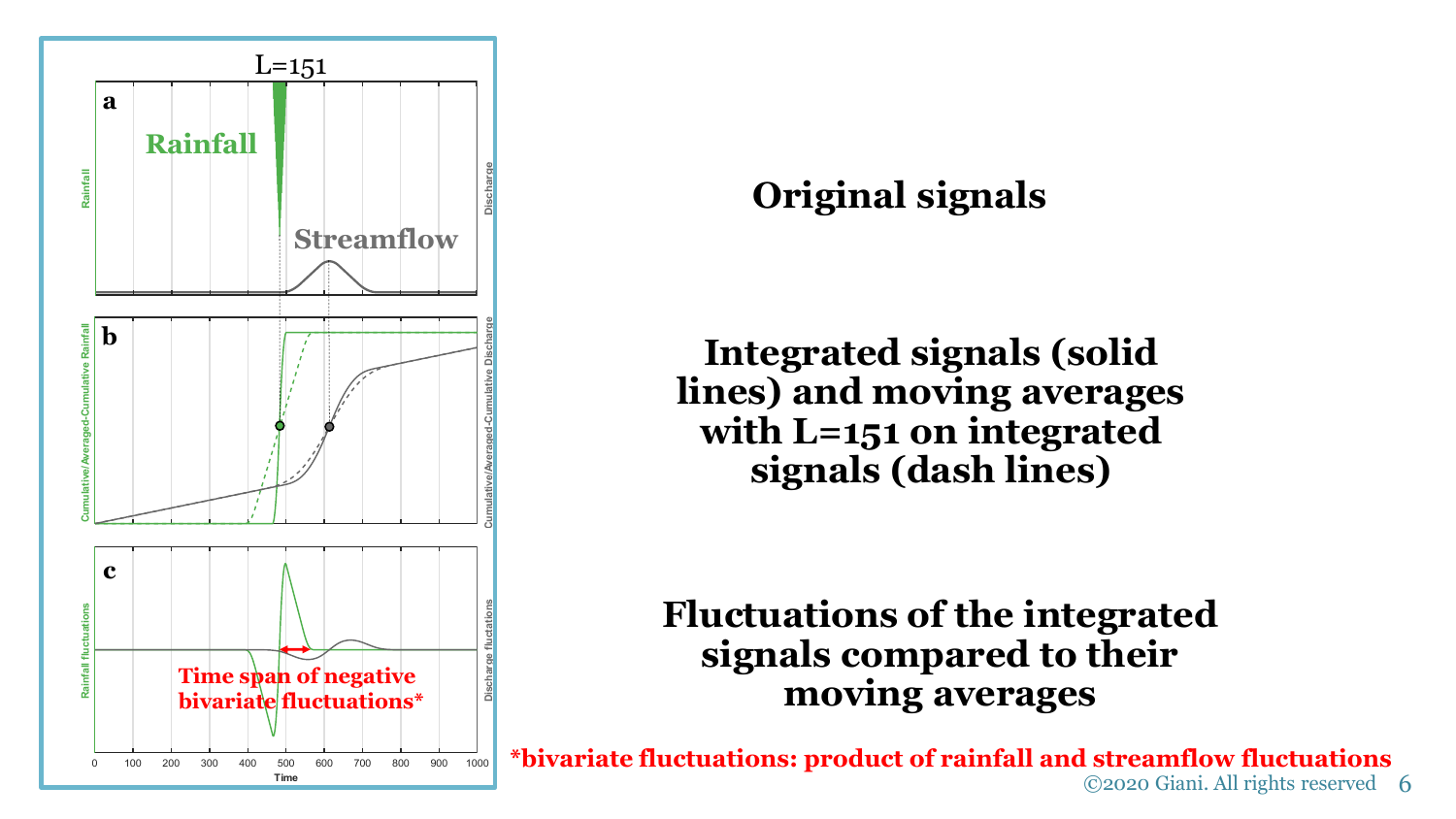

<sup>©2020</sup> Giani. All rights reserved

7

Discharge

9e š